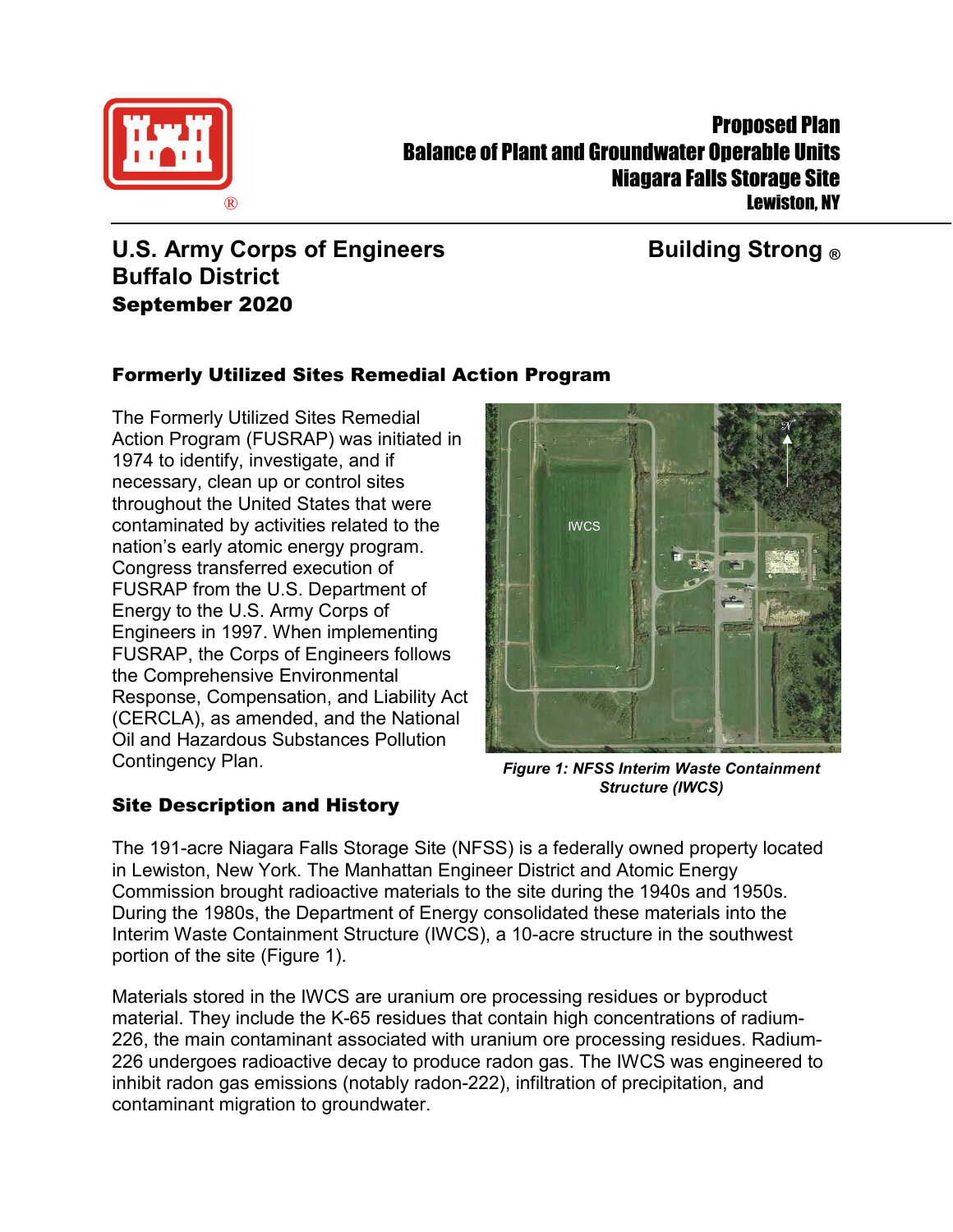To manage CERCLA activities at the NFSS, the Corps of Engineers established three operable units (OUs) for the site: IWCS, Balance of Plant, and Groundwater. The decision making for the IWCS OU is complete. In March 2019 the Corps of Engineers signed a record of decision to completely remove the entire IWCS, process the contaminated materials, and ship the materials out of state for permanent disposal. The Balance of Plant OU includes all of the material at the NFSS not in the IWCS (soils, buildings and building foundations, utilities, roads, and roadbeds). The Groundwater OU refers to contaminated groundwater.

The reasonable future land use for the site is industrial. This was determined based on the current zoning of NFSS (light industrial) and the presence of adjacent municipal and hazardous waste landfills. Under industrial use, the construction worker was selected as the group of individuals reasonably expected to receive the greatest exposure to residual contamination.

## Nature and Extent of Contamination

Based on the information gathered from numerous investigations, monitoring events, and studies of the site, the following media outside of the IWCS OU are impacted: soil, road bedding, Building 433, the foundations of former Buildings 401, 430 and 431/432, groundwater, and the former Building 401 drain system.

Eight radionuclides of concern were identified for Balance of Plant soil, road bedding, Building 433, and the foundations of former Buildings 401, 430 and 431/432; these include actinium-227, protactinium-231, lead-210, radium-226, thorium-230, uranium-234, uranium-235, and uranium-238.

Several chemicals of concern, known collectively as polycyclic aromatic hydrocarbons (PAHs), are identified for Balance of Plant soil and building foundations. The PAHs include benzo(a)pyrene, benzo(a)anthracene, benzo(b)fluoranthene, and dibenz(a,h)anthracene.

Chlorinated volatile organic compounds (CVOCs), which include tetrachloroethene, trichloroethene, cis-1,2-dichloroethene, and vinyl chloride, are chemicals of concern in soil and groundwater in the northeast portion of the site, as well as in a small pocket of soil in the near center of the site.

Polychorinated bipenyls (PCBs), which include Aroclor-1254 and/or Aroclor-1260, are chemicals of concern in the foundation of former Building 401, as well as utility water and sediment associated with this building.

The upper and lower water-bearing zones at NFSS exhibit significant concentrations of naturally occurring total dissolved solids and therefore cannot be used as a potable water source without treatment. In other words, the NFSS groundwater is a New York State Class GSA water resource (saline groundwater). Groundwater resources underlying the NFSS are consistent with the U.S. Environmental Protection Agency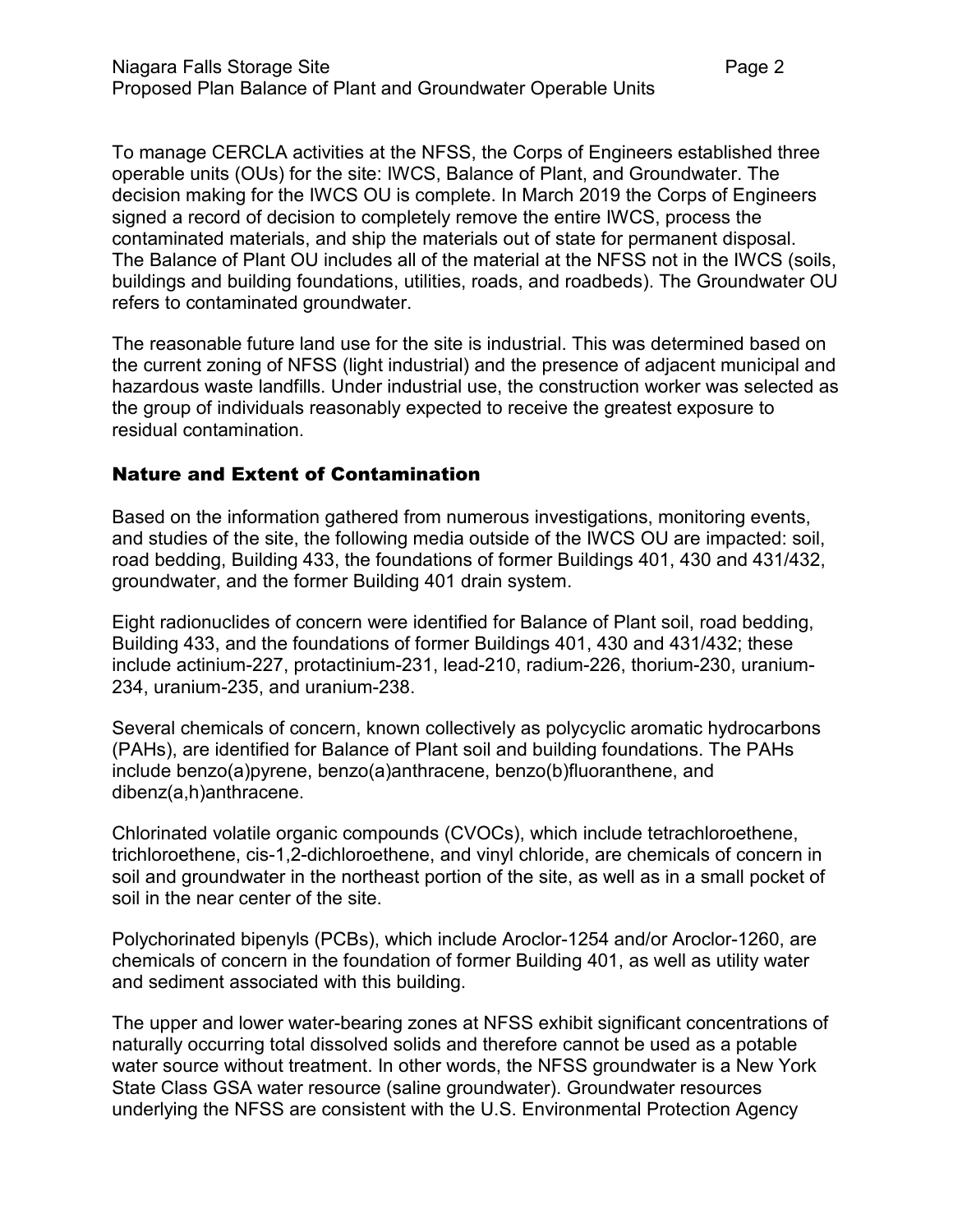(EPA) Class IIIB criteria for nonpotable and limited beneficial use water. To be a potable water source, groundwater at the NFSS would require expensive and energy intensive treatment by reverse osmosis (desalination). Since there is a surface water source via the Niagara River/Lake Ontario and groundwater south of the site (Lockport Formation), it is reasonable to assume that no municipality or service would find NFSS groundwater economically viable for use as a potable water source.

#### **Balance of Plant and Groundwater Operable Units Feasibility Study**

The feasibility study identifies potential remedial technologies and process options to address site contamination. It then evaluates those alternatives in order to identify those that could achieve the cleanup goals for radionuclides and chemicals of concern which would protect potential construction workers from exposure to site media in the Balance of Plant and Groundwater OUs. Applicable or relevant and appropriate requirements, remedial action objectives, and preliminary remediation goals (PRGs) are established before alternatives are developed.

#### Applicable or Relevant and Appropriate Requirements

CERCLA requires that any action taken be protective of human health and the environment and comply with applicable or relevant and appropriate requirements. The applicable or relevant and appropriate requirements for the Balance of Plant OU are listed below.

• Title 10 Code of Federal Regulations Part 40 Appendix A, Criterion 6(6) is considered relevant and appropriate for radionuclides in Balance of Plant soil, Manhattan Engineer District-impacted road bedding, Building 433, and the foundations of former Buildings 401, 430 and 431/432.

• The Toxic Substances Control Act, codified under Title 40 Code of Federal Regulation 761, is considered applicable for PCBs in the former Building 401 foundation, and relevant and appropriate for PCBs in former Building 401 utility sediments.

• Title 6 New York Codes, Rules, and Regulations Part 375-6.8(b) for restricted industrial use, is relevant and appropriate for PAHs in Balance of Plant soil and building foundations.

#### Remedial Action Objectives

Remedial action objectives consist of media-specific goals for protecting human health and the environment. The goals take into consideration contaminants and media of interest, exposure pathways, and associated risk to human health or ecological receptors based on an industrial future land use for the site. Remedial action objectives provide the basis for selecting remedial technologies and developing and evaluating remedial alternatives. The remedial action objectives for the Balance of Plant and Groundwater OUs are as follows: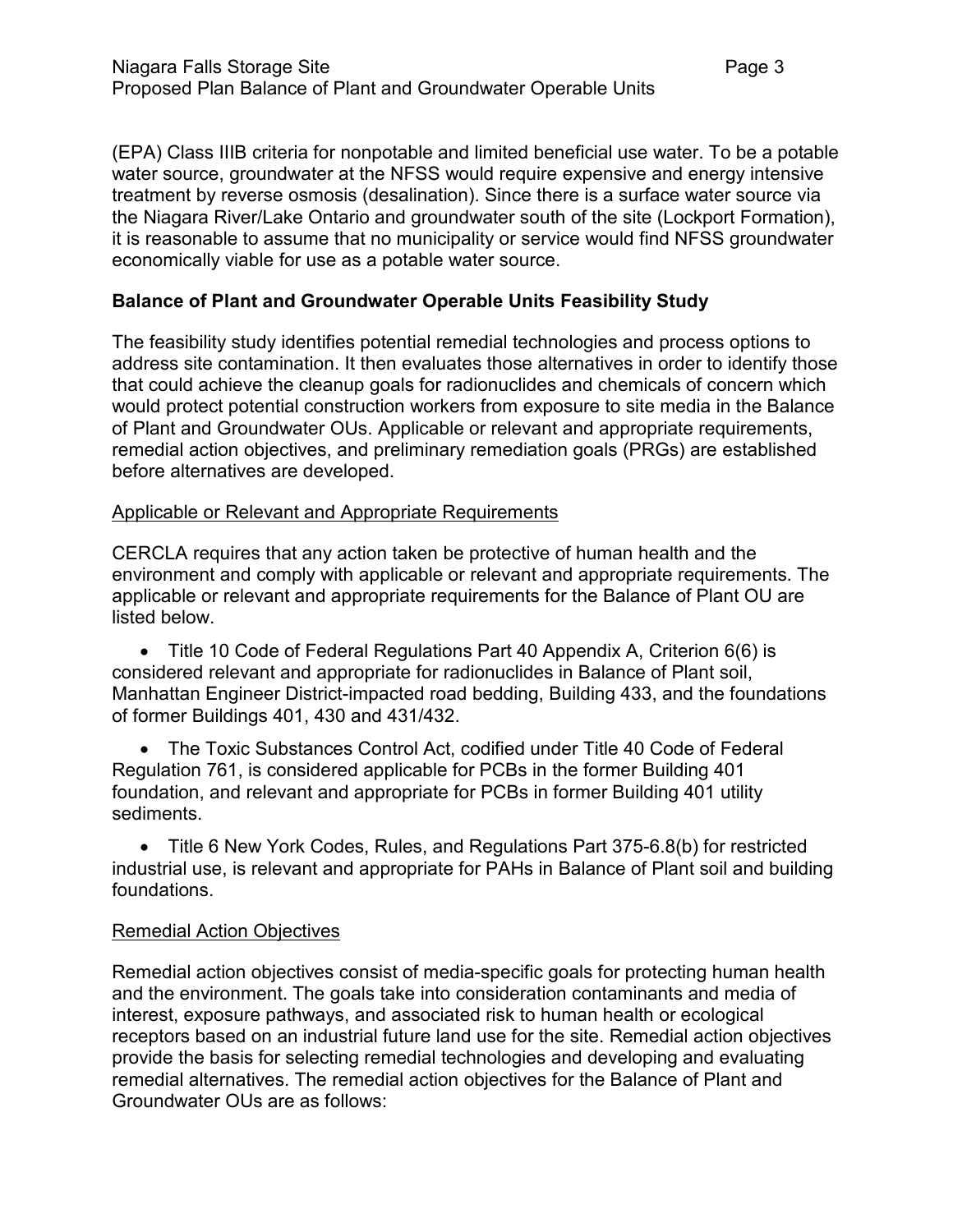• Prevent unacceptable exposure of the construction worker to radionuclides of concern and chemicals of concern via incidental ingestion, inhalation, dermal contact (for chemicals of concern) and external gamma (for radionuclides of concern) present within Balance of Plant soils, road bedding, buildings/foundations, and utilities by reducing/removing contaminant concentrations to applicable or relevant and appropriate requirement-based remediation goals.

• Prevent unacceptable exposure of the construction worker to CVOCs and PCBs present within the groundwater and Building 401 utility water, respectively, by reducing/removing contaminant concentrations to risk-based remediation goals.

#### Preliminary Remediation Goals

Preliminary remediation goals are contaminant concentration goals for various media (e.g., soil, groundwater) that are considered protective of human health and the environment for a site's anticipated future land use. The PRGs are based on applicable or relevant and appropriate requirements or are calculated risk-based values and serve as a target during the initial development, analysis, and selection of cleanup alternatives.

Preliminary remediation goals were developed for uranium-238, thorium-230, and radium-226 in soil, road bedding, Building 433, and the foundations of former Buildings 401, 430 and 431/432. These individual radionuclide PRGs include contributions from long-lived daughter products actinium-227, protactinium-231, uranium-234, and uranium-235 (included in uranium-238 PRG) and lead-210 (included in radium-226 PRG).

Preliminary remediation goals were established for all chemicals of concern (PAHs, CVOCs, and PCBs) in soil, Building 433, the foundations of former Buildings 401, 430 and 431/432, former Building 401 utilities, and groundwater.

Please see Figure 2 on the next page for the areas that need to be addressed.

#### Summary of Feasibility Study Remedial Alternatives

Five remedial alternatives were retained for detailed evaluation in the feasibility study for the Balance of Plant and Groundwater OUs.

*Alternative 1 – No action* (required for comparison purposes, but not protective) *Alternative 2 – Complete Removal Alternative 3 – Removal with Building Decontamination Alternative 4 – Removal with Building Decontamination and* In Situ *Remediation Alternative 5 – Removal with Building Decontamination and* Ex Situ *Remediation*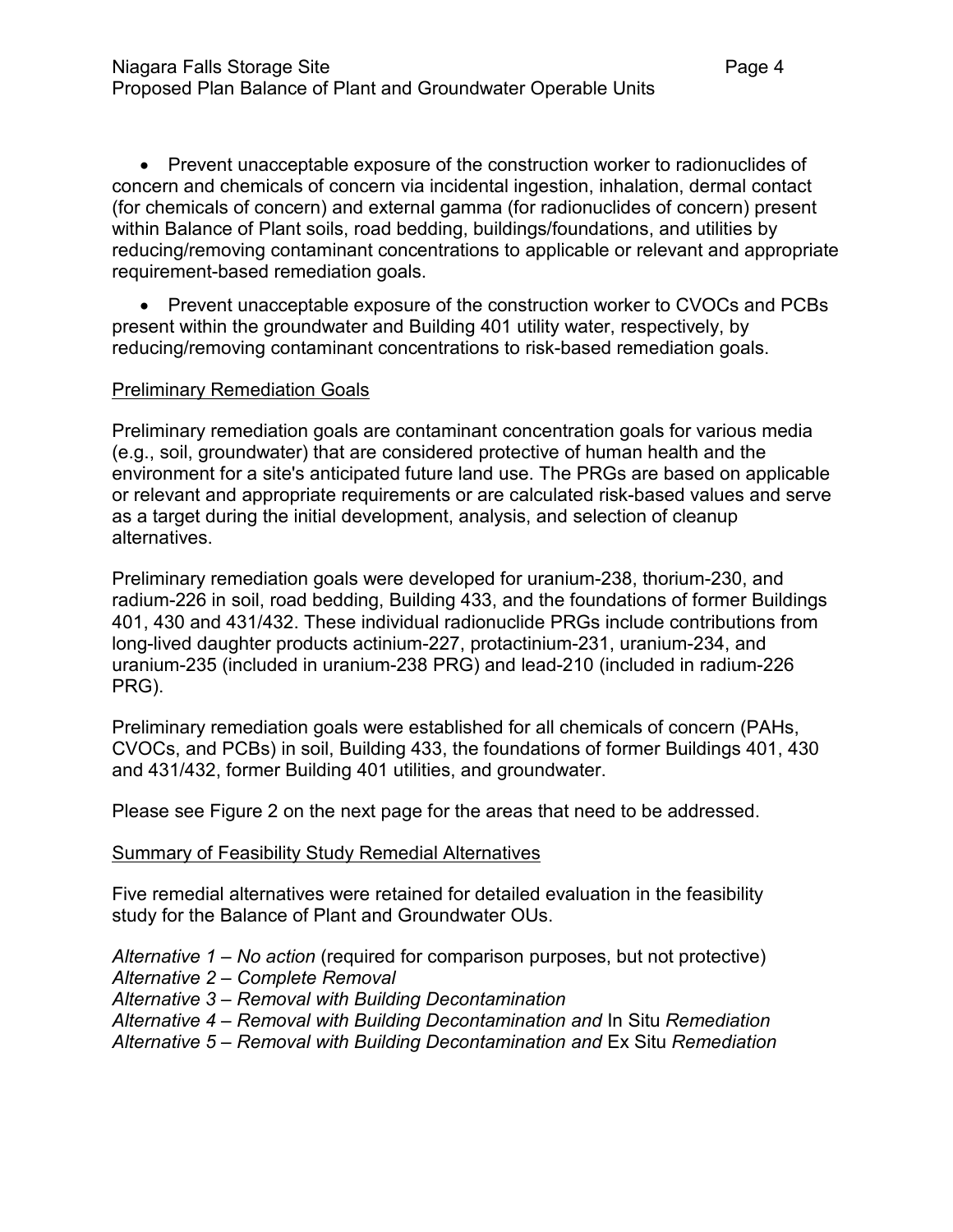

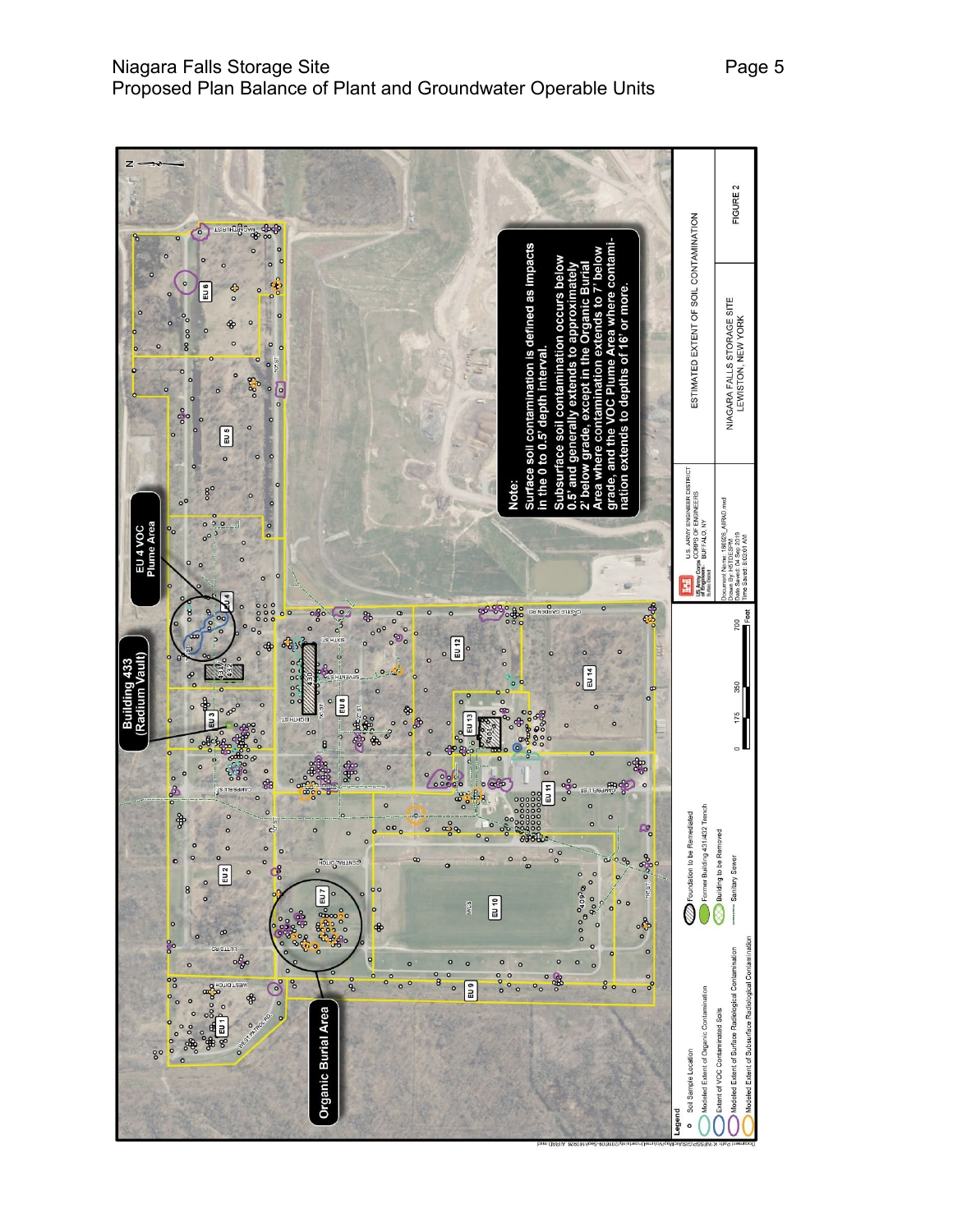In accordance with the National Oil and Hazardous Substances Pollution Contingency Plan, the remedial alternatives developed in the feasibility study are evaluated against nine CERCLA evaluation criteria. The first two criteria, overall protection of human health and the environment and compliance with applicable or relevant and appropriate requirements, are threshold criteria that must be met. The next five criteria, long-term effectiveness and permanence, short-term effectiveness, reduction of toxicity, mobility or volume through treatment, implementability, and cost, are considered balancing criteria that must be addressed.

To provide the rationale for eventual remedy selection, each remedial alternative is screened against seven of the nine CERCLA evaluation criteria. A comparative analysis of the alternatives is provided in the table on the next page.

The eighth and ninth CERCLA evaluation criteria, state acceptance and community acceptance, are addressed after the public comment period following the release of the proposed plan. The proposed plan presents the preferred alternative for public comment.

#### **Balance of Plant and Groundwater Operable Units Proposed Plan**

After evaluating the alternatives in the Balance of Plant and Groundwater Operable Units feasibility study pursuant to the criteria described in the National Oil and Hazardous Substances Pollution Contingency Plan, the Corps of Engineers considers Alternative 3: Removal with Building Decontamination to be the preferred alternative. Under Alternative 3, impacted soil, road bedding, and groundwater are removed; the foundation and utilities for former Building 401 are removed; and Building 433 and the foundations of former Buildings 430 and 431/432 are decontaminated by scarifying (mechanically grinding the surface) and left in place.

An estimated 7,127 cubic yards of *in situ* contaminated soil and concrete (former Building 401 foundation only) and 3,302 gallons of impacted groundwater would be excavated/recovered for off-site disposal under Alternative 3. A nominal amount of impacted concrete dust from scarification (approximately 83 cubic yards) would also require off-site disposal at an appropriately permitted disposal facility.

The total cost of Alternative 3 is \$24,536,468: \$24,093,324 for capital and contingency costs that include among other components, preparation of remedial designs and plans, excavation, confirmatory sampling, transport, off-site disposal, site restoration, and preparation of a remedial action completion report; and, \$414,153 for implementing fiveyear reviews over a 1,000-year duration (referred to as operations and maintenance costs in the feasibility study). The estimated time to complete remedial work for Alternative 3 is 28.5 months: 24 months to develop remedial designs and plans and 4.5 months for construction.

Following completion of Alternative 3, the site would be remediated to levels suitable for industrial use (i.e., protective of both construction and industrial workers). The Corps of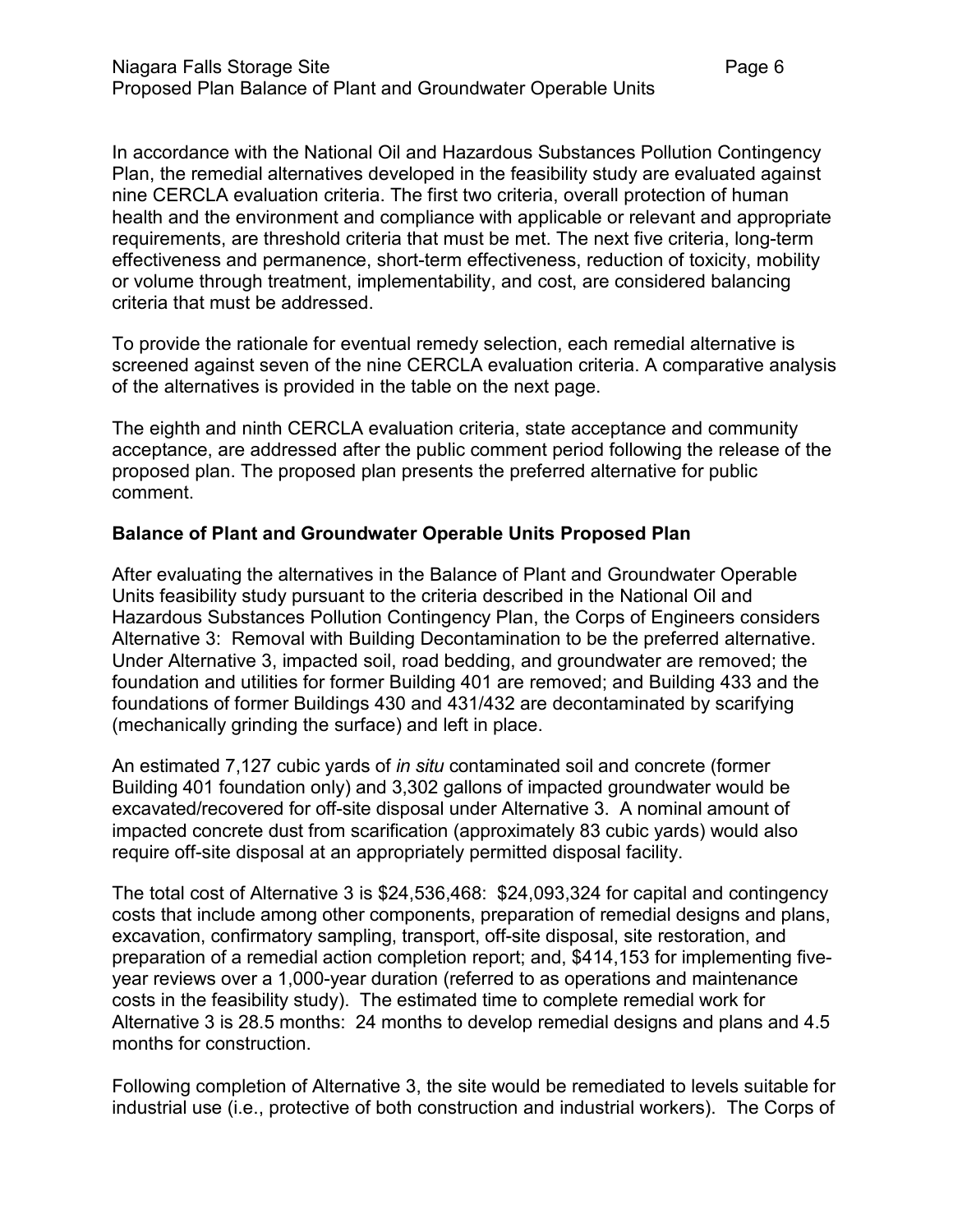| ì                     |
|-----------------------|
| í                     |
| j                     |
|                       |
| Ì                     |
|                       |
| $\frac{1}{\zeta}$     |
| ;<br>O<br>ļ<br>֚֓     |
| i<br>I                |
| <b>The month</b><br>D |

₩

**Comparative Analysis of Alternatives** 

| <b>Evaluation Criterion</b><br><b>CERCLA</b>                    | Ξ<br>Alternative 1-No Actio    | Alternative 2 - Complete<br>Removal | Alternative 3 - Removal with<br><b>Building Decontamination</b> | Alternative 4 - Removal with<br><b>Building Decontamination</b><br>and In Situ Remediation | Alternative 5 - Removal with<br><b>Building Decontamination</b><br>and Ex Situ Remediation |
|-----------------------------------------------------------------|--------------------------------|-------------------------------------|-----------------------------------------------------------------|--------------------------------------------------------------------------------------------|--------------------------------------------------------------------------------------------|
| Overall protection of human<br>health and the environment       | $\frac{1}{2}$                  | $\rm Yes$                           | Yes                                                             | $\rm Yes$                                                                                  | $\Upsilon$ es                                                                              |
| Compliance with ARARs                                           | $\stackrel{\circ}{\mathsf{Z}}$ | $\mathbf{Yes}$                      | $\rm Yes$                                                       | $\mathbf{Yes}$                                                                             | $\Upsilon$ es                                                                              |
| Long-term effectiveness and<br>permanence                       | $_{\rm Low}$                   | High                                | High                                                            | High                                                                                       | High                                                                                       |
| Reduction of toxicity, mobility,<br>or volume through treatment | $_{\rm Low}$                   | Low                                 | $_{\rm Low}$                                                    | Moderate                                                                                   | Moderate                                                                                   |
| Short-term effectiveness                                        | High                           | Low                                 | $_{\rm Low}$                                                    | $_{\rm Low}$                                                                               | $_{\rm Low}$                                                                               |
| Implementability                                                | $_{\rm Low}$                   | High                                | High                                                            | Moderate                                                                                   | Moderate                                                                                   |
| Cost (capital)                                                  | Zero cost                      | \$23,814,326                        | \$17,557,536                                                    | \$17,180,164                                                                               | \$19,784,859                                                                               |
| Cost (O&M discounted)                                           | Zero cost                      | \$414,153                           | \$414,153                                                       | \$414,153                                                                                  | \$414,153                                                                                  |
| Contingency costs                                               | Zero cost                      | \$11,440,418                        | \$6,564,779                                                     | \$5,320,836                                                                                | \$7,066,521                                                                                |
| <b>Total Cost</b>                                               | Zero cost                      | \$35,668,897                        | \$24,536,468                                                    | \$22,915,153                                                                               | \$27,265,533                                                                               |
| ARAR = applicable or relevant and appropriate requirement       |                                |                                     |                                                                 |                                                                                            |                                                                                            |

Niagara Falls Storage Site Page 7 (Page 7  $\,$ Proposed Plan Balance of Plant and Groundwater Operable Units